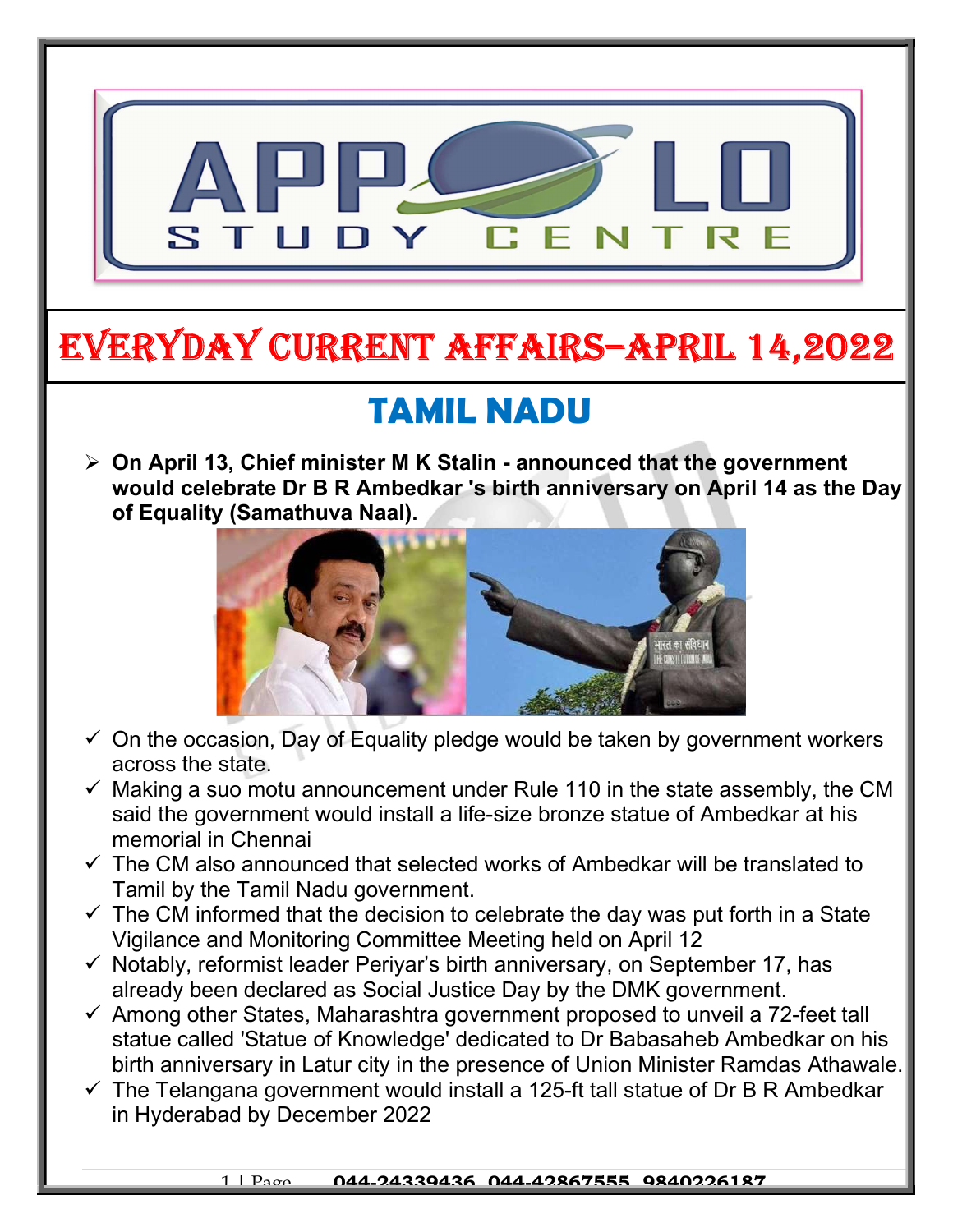- $\checkmark$  The 131st birth anniversary of Babasaheb Ambedkar will be observed at the joint initiatives of BP Koirala India-Nepal Foundation and Kathmandu University in **Nepal**
- $\checkmark$  On this occasion, KU-Nepal Center for Contemporary Studies will also be launched.
- $\checkmark$  Ambedkar Jayanti or Bhim Jayanti is celebrated annually on April 14 to pay homage to the father of the Constitution of India, Dr B.R. Ambedkar.
- $\checkmark$  Born on 14 April 1891, Ambedkar was a politician, economist, philosopher, anthropologist and social reformer who fought for the rights of the Dalit community by raising his voice against the Indian caste system.
- $\checkmark$  BR Ambedkar was the chief architect of the constitution of India, who also stood for women and labour rights.
- $\checkmark$  Ambedkar drafted the Indian constitution that guarantees equal rights to all citizens, regardless of caste, creed, religion, race, or culture.
- $\checkmark$  He died on 6 December 1956.
- $\checkmark$  In 1990, Ambedkar was conferred with the Bharat Ratna, India's highest civilian award
- $\triangleright$  Agriculture Minister MRK Panneerselvam made 15 announcements, which would be implemented at a cost Rs 104.97 crore, in the assembly during the discussion on demand for grants to his department.



- $\checkmark$  During the discussion, the minister said the State will implement an Onion Cultivation Mission (OCM) at a cost of Rs 40 crore this financial year to ensure an uninterrupted supply of onions
- $\checkmark$  Besides, input subsidy of Rs 8,000 per acre would be given to farmers for 27,170 hectares under OCM.
- $\checkmark$  Under OCM, the area under onion cultivation would be increased, and facilities to store the vegetable would be set up by providing subsidies to the farmers
- $\checkmark$  To improve soil fertility and increase farmers' income, pulses will be cultivated on rice fallows after harvesting samba paddy.
- $\checkmark$  A detailed project report would be prepared for setting up an ethanol plant using sugarcane and foodgrain waste within the sugar mill in Perambalur at a cost of Rs 10 lakh.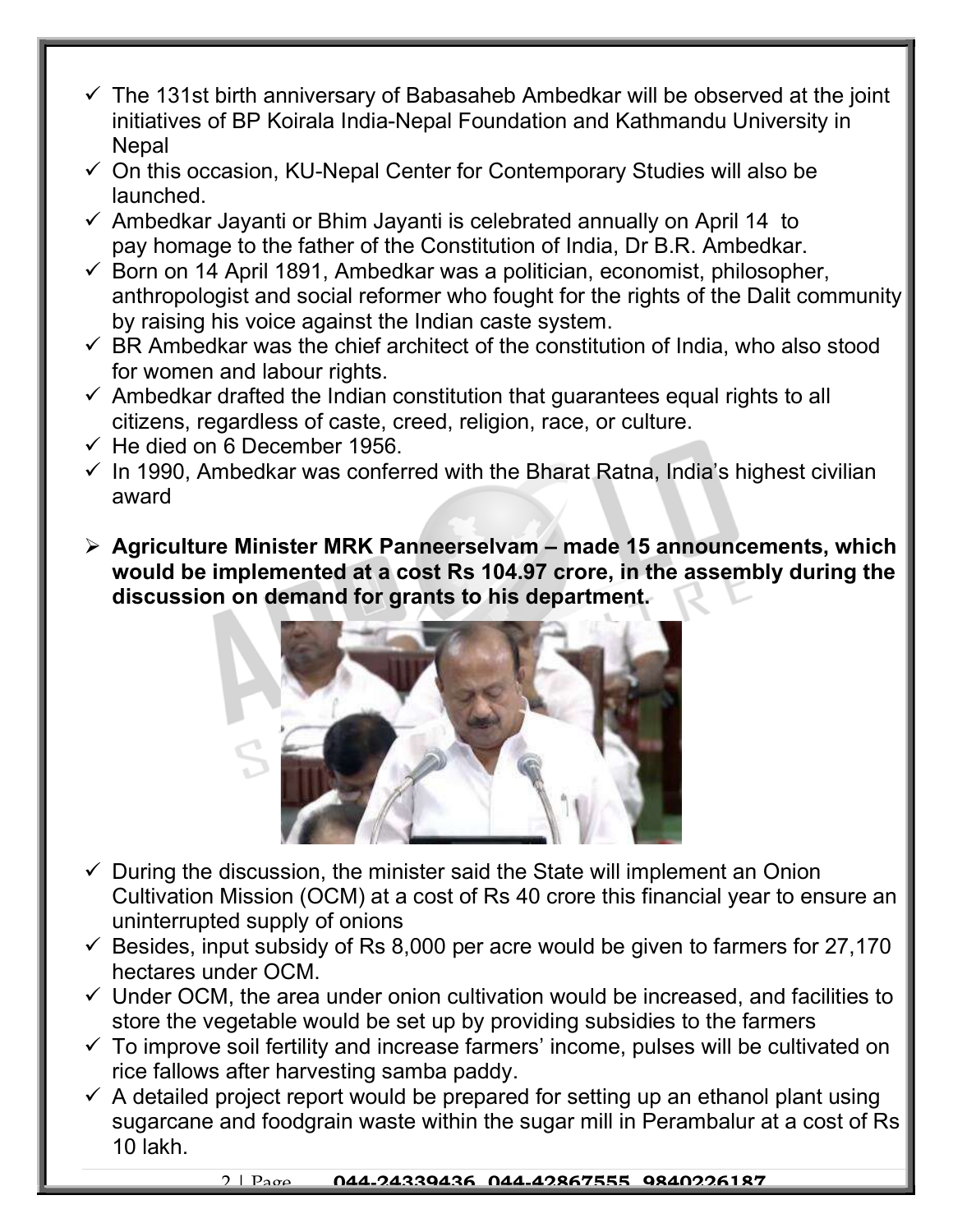- $\checkmark$  A Cashew Development Mission to increase the cultivation of cashew in Ariyalur, Cuddalore, Pudukottai, Sivaganga and Villupuram districts would be implemented at a cost of Rs 4.20 crore.
- $\checkmark$  Besides, a value addition centre for jackfruit would be set up in Panruti, Cuddalore district, at a cost of Rs 3.75 crore.
- $\checkmark$  As per the third advance estimates, as on April 7, the production of paddy and other agricultural crops in the state is estimated at a record 118 lakh tonnes.
- $\checkmark$  This is 9% more than the previous year's production of 108 lakh tonnes and a remarkable achievement in the last six years, said agriculture minister MRK Panneerselvam in the assembly
- $\checkmark$  The total production of rice last year is estimated at 80.2 lakh tonnes.
- $\checkmark$  It would be 16.1 lakh tonnes more than the average production of 64 tonnes in the last six years.

### STATES

- $\triangleright$  The Asian Development Bank (ADB) has announced \$2 million loan for designing climate resilient urban infrastructure, strengthening institutional capacity and improving municipal resource mobilization in Nagaland.
- $\checkmark$  In this regard, the ADB and Government of India have signed a Project Readiness Financing (PRF) Loan on April 12, 2022
- $\checkmark$  The towns and cities in Nagaland face the long-term challenges of climate change, lack of basic amenities, poor connectivity
- $\checkmark$  Major transport routes around urban areas are severely affected by landslides during the monsoon season
- $\checkmark$  The PRF loan will help design water supply, sanitation, solid waste management and urban roads in 16 district headquarter towns (DTHs) with climate-resilient features and improved access to poor and vulnerable

### NATIONAL

 $\geq$  On April 13, the University Grants Commission (UGC) – announced new guidelines that will be applicable from the academic year 2022-23 onwards

#### **BOTH MODES ALSO OK**

New quidelines will not only allow pursuing two degrees at a time in physical mode but will also permit students to take courses in a mix of physical and online modes at the same university or at different universities

 $\triangleright$  Will be applicable to diploma, undergrad & PG programmes pursued simultaneously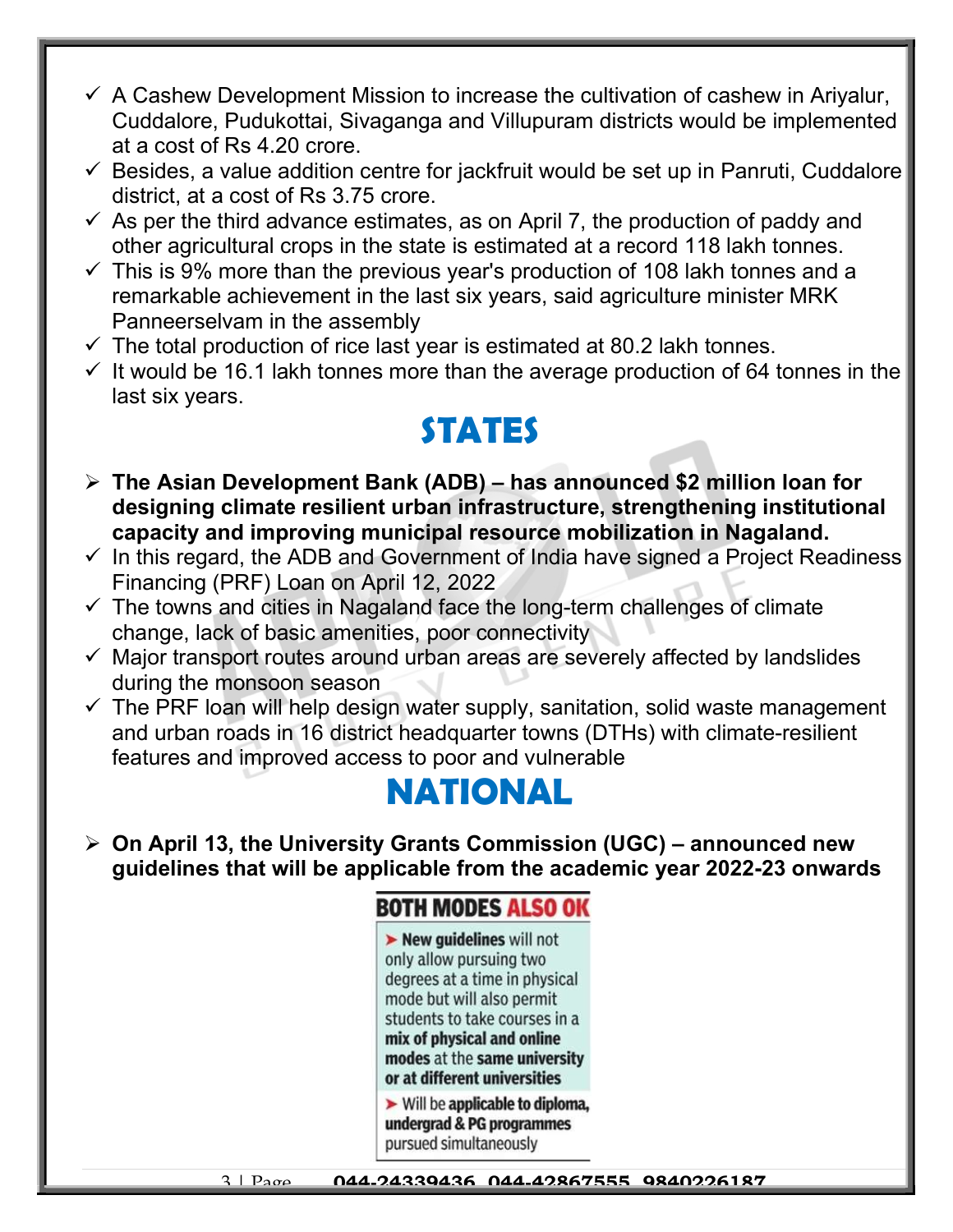- $\checkmark$  As per the new regulations, students will now be allowed to simultaneously pursue two full-time degree programmes in physical mode
- $\checkmark$  In May 2020, the UGC had approved a proposal to allow students to pursue two degree programmes at the same time — one in regular mode and the other in open/distance learning/online format.
- $\checkmark$  The new guidelines will also permit students to take courses in a mix of physical and online modes at the same university or at different universities.
- $\checkmark$  The guidelines will be applicable to diploma, undergraduate and PG programmes pursued simultaneously across domains such as sciences, social sciences, arts, humanities, and a wide variety of disciplines.
- $\checkmark$  The guidelines shall be applicable only to the students pursuing academic programmes other than PhD programme.
- $\triangleright$  The Union Minister of Home Affairs and Minister of Cooperation, Amit Shah - inaugurated the "Amrit Samagam", a two-day conference of tourism and culture ministers of the country



- $\checkmark$  The Azadi ka Amrit Mahotsav (AKAM) concluded its first year recently, since its launch on March 12, 2021.
- $\checkmark$  In view of this, Ministry of Culture, Government of India, has organized "Amrit Samagam" conference on April 12 and 13, 2022, in New Delhi
- $\checkmark$  The objective of the conference is to discuss the progress of AKAM and formulate strategies to be adopted for the remaining period of the celebration
- $\checkmark$  The topics of discussion include landmark AKAM initiatives that involve mass public participation such as 'Har Ghar Jhanda', 'International Yoga Day', 'Digital District Repository', 'Swatantra Swar' and 'Mera Gaon Meri Dharohar'.
- $\checkmark$  Among states, Congress-ruled Rajasthan has organised the most number of events under AKAM in the last one year with 1,284 programmes.
- $\checkmark$  Haryana (1,208), Gujarat (1,018), Tripura (716), Madhya Pradesh (402) and Uttar Pradesh (327) have also shown enthusiastic participation.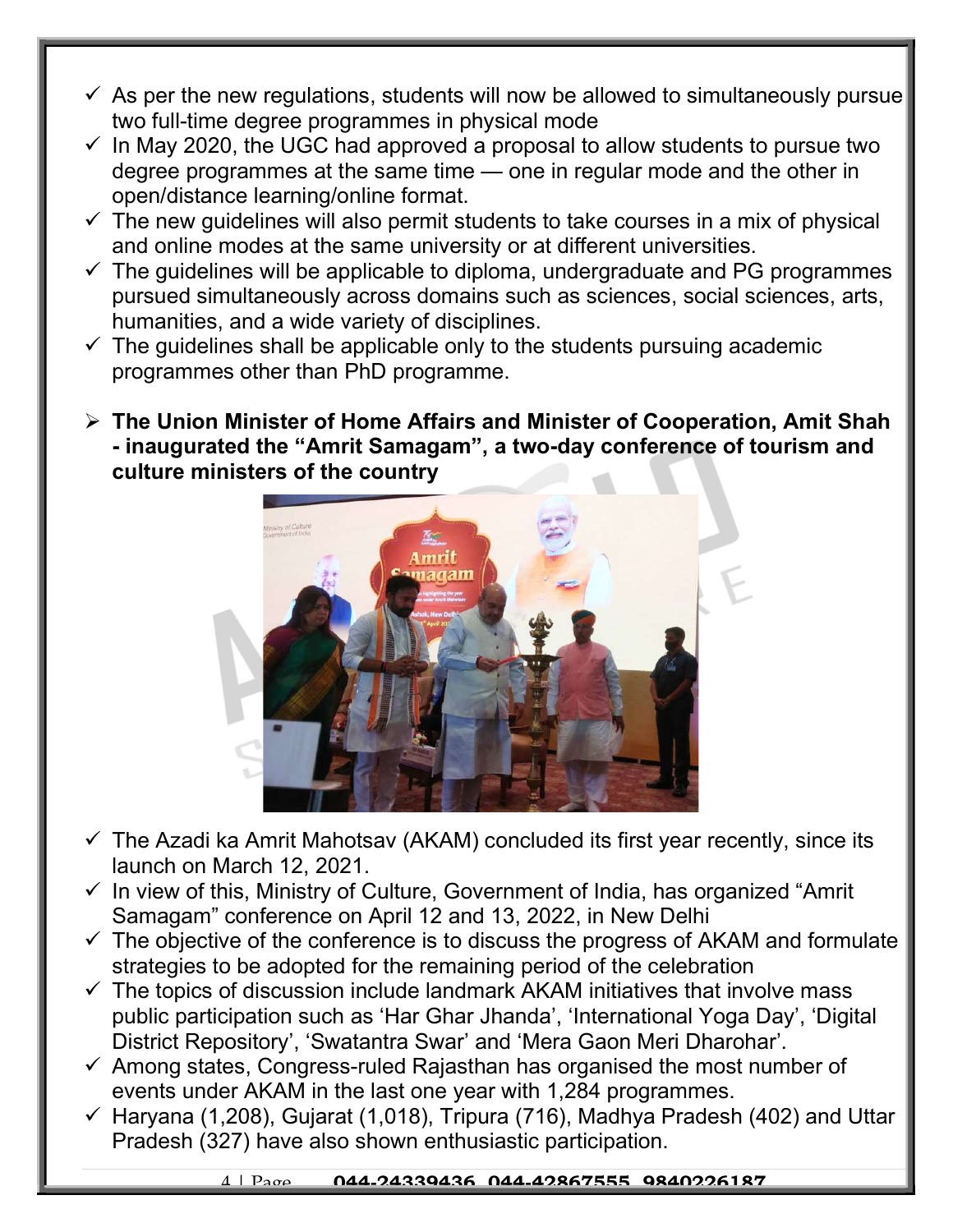- $\checkmark$  Telangana (11) and Assam (20) have recorded the lowest number of events.
- $\checkmark$  The Mamata Banerjee-led Trinamool Congress government in West Bengal is not part of the Centre's mega initiative 'AKAM' to celebrate India's 75 years of independence
- $\checkmark$  Azadi Ka Amrit Mahotsav is a flagship initiative of the Central and State Governments, which has been launched to commemorate 75 years of India's independence
- $\checkmark$  The objective of the program is to recreate and renew the patriotic fervor of the independence movement, recall the contribution of India's freedom fighters, and create a vision for lndia@2047.
- $\checkmark$  The celebrations and initiatives will end on August 15, 2023.
- $\checkmark$  Further, the period of 25 years from Azadi Ka Amrit Mahotsav to the Centenary year of independence is to be celebrated as Azadi Ka Amrit Kaal.
- $\checkmark$  Along with this, the Azadi Ka Amrit Mahotsav will also be celebrated as Sankalp Varsh by taking resolutions that help the country
- The Union Ministry of Housing and Urban Affairs (MoHUA) launched the "Svanidhi se Samriddhi" programme in 126 additional cities across 14 states and Union territories on April 12, 2022
- $\checkmark$  On January 4 2021, the first phase of "Svanidhi se Samriddhi", an additional programme of PM Svanidhi, was launched in 125 cities, covering around 35 lakh street vendors and their families.
- $\checkmark$  Under the second phase of the scheme, 28 lakh street vendors and their families will be covered
- $\checkmark$  MoHUA has been implementing Prime Minister Street Vendors Atmanirbhar Nidhi (PM Svanidhi), a central sector scheme, since June 1, 2020.
- $\checkmark$  The scheme aims at providing an affordable working capital loan to street vendors and has successfully crossed the 30-lakh mark

### CONFERENCES & SUMMITS

 $\triangleright$  Inland Waterways Authority of India (IWAI) - has organized "Waterways Conclave 2022" on April 11 and 12 in Dibrugarh, Assam

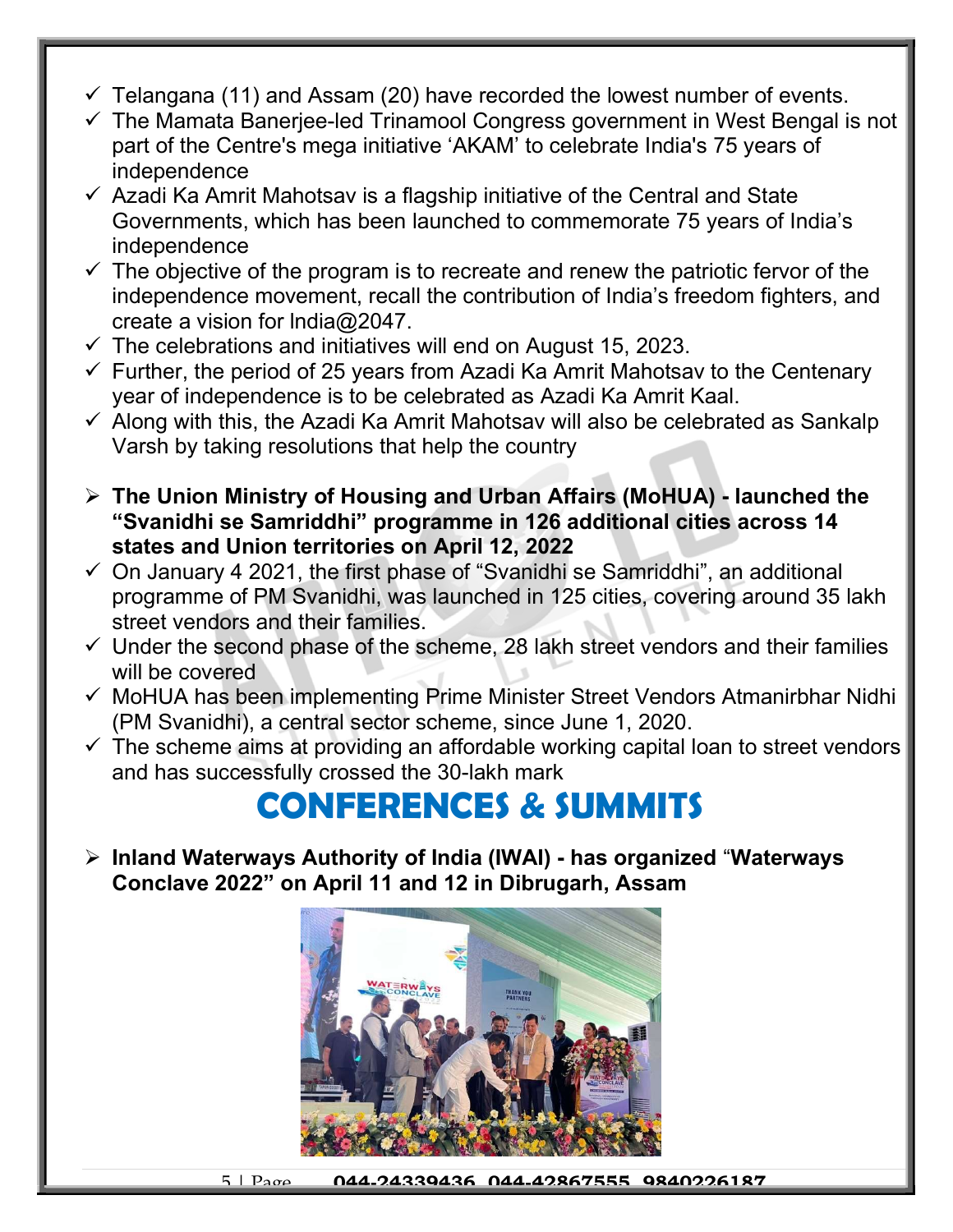- $\checkmark$  The conclave was launched by Sarbananda Sonowal, Minister of Ports, Shipping and Waterways.
- $\checkmark$  Union Ministry of Ports, Shipping, and Waterways organized the conclave with the Federation of Indian Chamber of Commerce and Industry (FICCI) as the Industry partner
- Union Minister of Road Transport and Highways Nitin Gadkari and Chief Minister of Assam Himanta Biswa Sarma addressed the conclave.
- $\checkmark$  During the conclave, six Memorandum of Understanding (MoUs) and agreements were signed by the IWAI
- $\checkmark$  In line with the aspirations of PM Gati Shakti National Masterplan, Waterways Conclave aims for speedy development of multimodal projects in the Northeastern region to boost the economic activities and augment employment generation
- $\checkmark$  The waterways conclave was attended by participants from the port sector, ship builders, vessel owners and operators, Indian chamber of commerce and container corporation of India
- $\checkmark$  Further, experts from World Bank of India and Asian Development Bank, foreign experts from Netherlands and Belgium officials from the Ministry of Commerce, Inland water Transport, IWAI and customs and all those connected with transport and logistics also took part in the conclave
- $\checkmark$  Ministers from Bangladesh, Bhutan and Nepal also attended the conclave
- $\checkmark$  The Government of India has signed bilateral agreements with the Government of Bangladesh for strengthening and reinforcing inland water transportation and marine relations.
- $\checkmark$  In 2008, India and Netherlands signed an MoU between the Ministries of Shipping of India and the Ministry of Infrastructure & Water of the Netherlands, which will shortly be renewed

### DEFENCE

 $\triangleright$  On April 12, India - carried out yet another successful test of the indigenously developed helicopter launched Anti-Tank Guided Missile 'HELINA' (Helicopter-based NAG) in high altitude conditions in Ladakh

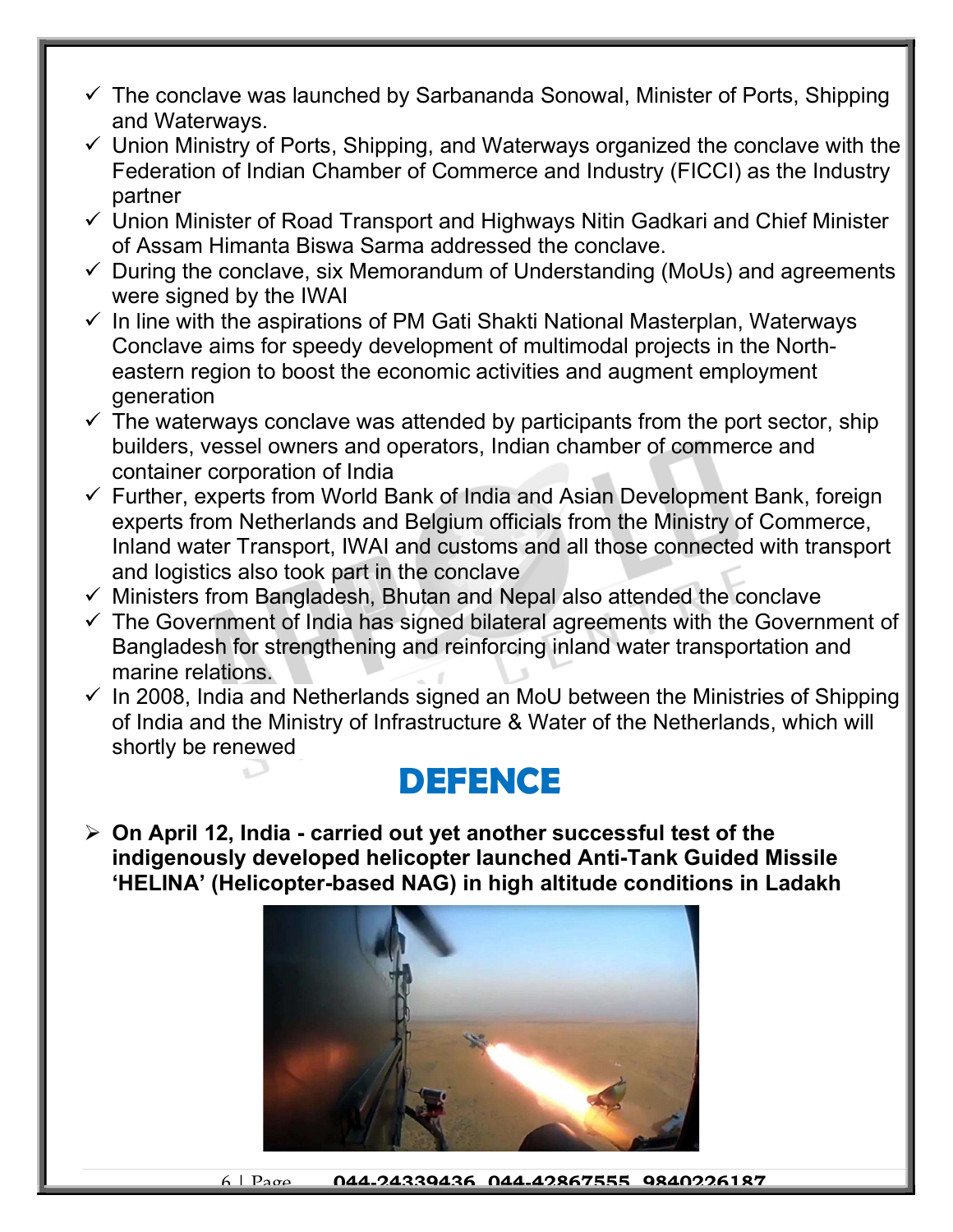- $\checkmark$  The flight test was jointly conducted by teams of scientists from the Defence Research and Development Organisation (DRDO), the Indian Army, and the Indian Air Force (IAF).
- $\checkmark$  A day before, the missile was successfully flight tested at high-altitude mountain ranges in Pokhran's desert region as part of user validation trials.
- $\checkmark$  The flight trials were conducted from an Advanced Light Helicopter (ALH) and the missile was fired successfully engaging a simulated tank target.
- $\checkmark$  Helina, which is the Nag missile's helicopter-launched version, is one of the most advanced anti-tank weapons in the world
- $\checkmark$  The third-generation anti-tank missile is guided by an Imaging Infra-Red (IIR) Seeker operating in the Lock on Before Launch mode.
- $\checkmark$  The system has all-weather day and night capability and can defeat battle tanks with conventional armour as well as with explosive reactive armour.
- $\checkmark$  The DRDO has designed and developed a range of anti-tank missile technologies that include the Nag, Helina MPATGM, SANT and Laser Guided ATGM for MBT Arjun.

### **ECONOMY**

- $\triangleright$  On April 13, the World Bank lowered India's GDP growth estimate for FY23 to 8% from 8. 7%
- $\checkmark$  The agency has cited the impact of the war in Ukraine, high global oil prices, elevated inflation and supply disruptions for the reduction.
- $\checkmark$  Several agencies have cut the country's growth estimate against the backdrop of the war in Ukraine.
- $\checkmark$  Last week, the RBI lowered the GDP growth forecast to 7.2% from 7.8% and also raised the inflation forecast to 5. 7% from of 4. 5%.
- $\triangleright$  India's services exports rose over 21% during the last financial year and for the first time touched \$250 billion
- $\checkmark$  This takes the value of goods and services exported from the country to almost \$670 billion, which was an all-time high.

| <b>CLOCK 21% GROWTH IN FY22</b> |         |         |          |
|---------------------------------|---------|---------|----------|
| <b>Services trade</b><br>\$bn)  | 2020-21 | 2021-22 | % change |
| <b>Exports</b>                  | 206.1   | 250.0   | 21.3     |
| Imports                         | 117.5   | 144.8   | 23.2     |
| Trade surplus                   | 88.6    | 105.2   |          |

- $\checkmark$  The government had initially set a target of \$225 billion services exports for the last financial year.
- $\checkmark$  The \$250-billion exports (provisional exports) were higher than the \$213 billion 2019-20, which was the earlier record.